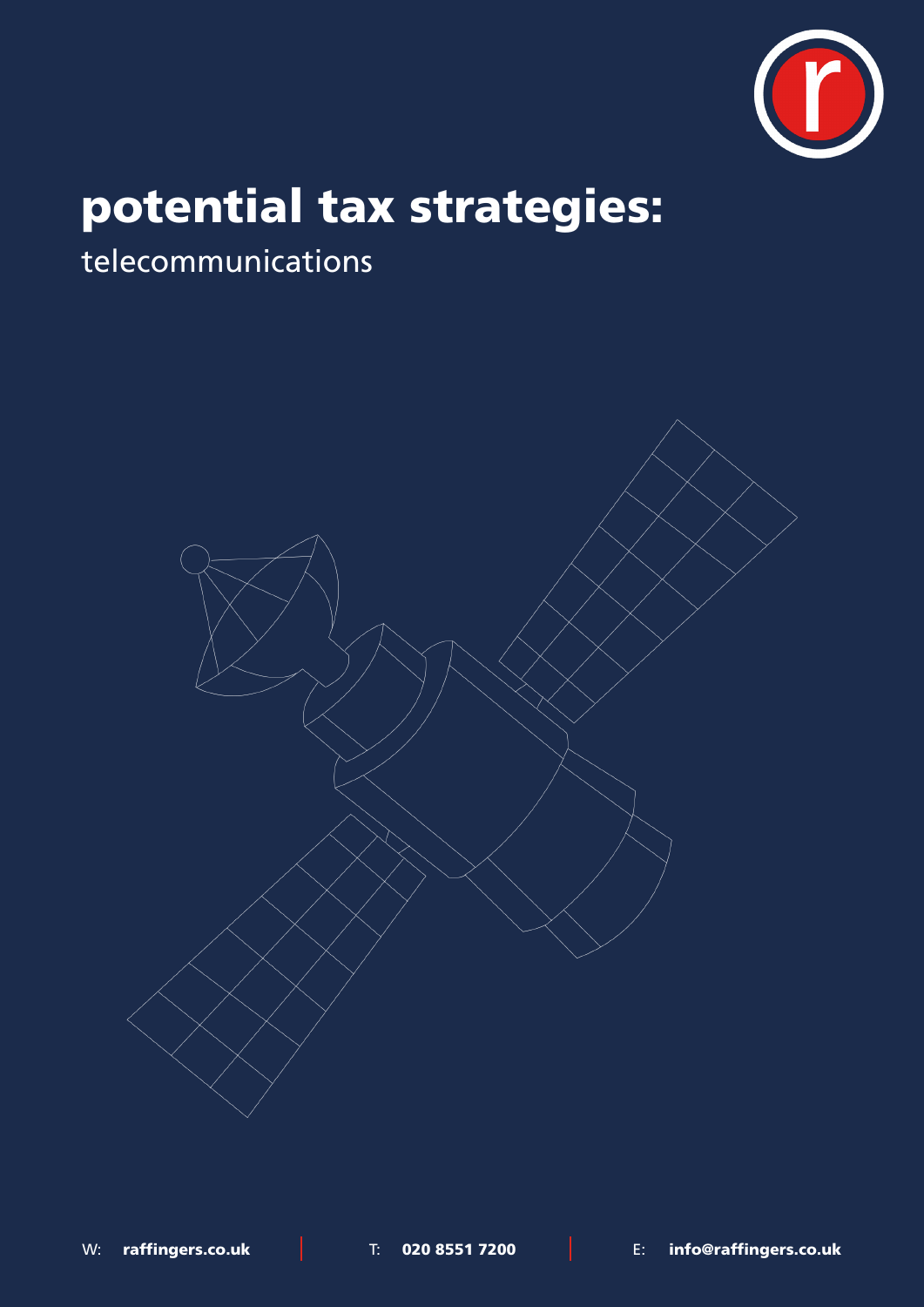

## About This Sector

Think global! There has never been a greater need for sophisticated means of communication as the world continues to become a single marketplace. Telecommunications companies require ongoing investments in infrastructure to accommodate our global networks and communications. The industry requires continuous research and development to accommodate the continuous change which has become synonymous with this sector.

# Potential R&D Claims

Many companies are conducting qualifying R&D activities for R&D tax relief purposes in this sector on a daily basis without even realising it. What may seem as typical day-to-day challenges in the office and field may qualify. This may include developing new products, processes or services or duplicating existing products and processes in an appreciably improved way. The development does not have to be blue sky innovation; however, it is necessary for the company to demonstrate some kind of technical uncertainty in the work being undertaken.

#### **Typical qualifying activities within this sector include but are not limited to:**

- The integration of VOIP technology into a variety of third-party applications.
- The development of a substantially enhanced GPS system.
- The development of a desktop phone which acts as a thin client (PC) allowing users to replace their IT estate with a single device.

# Potential Capital Allowance Claims

Capital allowances enable commercial property owners to obtain tax relief relating to capital expenditure embedded within their building. Capital allowances on plant and machinery such as telephones will typically be claimed in the tax computation already.

However, many businesses in this sector are missing out on valuable capital allowances available not only on commercial property owned for years, but also on the;

**Acquisition Refurbishment** Construction; or

The value of capital allowances on commercial buildings can be as high as 25-65% of any purchase or refurbishment price.